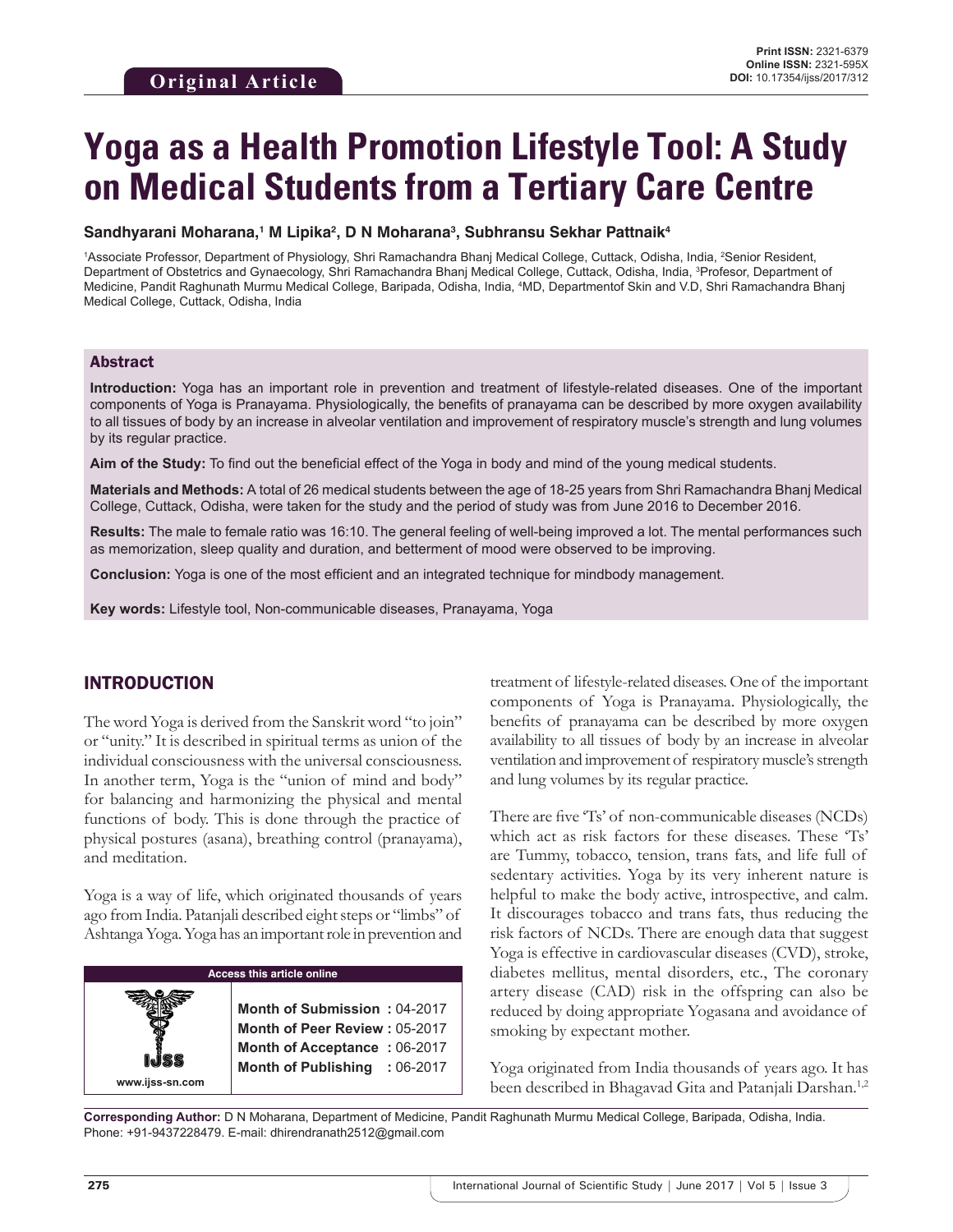Bhagavad Gita defines it as lifestyle with consuming appropriate food, doing appropriate exercise, discharging duties properly, going early to bed, and getting up early. All these comprise Yoga and are shot way of remaining healthy without suffering. This definition is comparable to an aphorism quoted by Peter McDonald - there best physicians are: The doctors quite, and doctors' merry man.3

Patanjali is known as the father of modern Yoga. He described Yoga as Yoga Chitta vritti Nirodhah for the positive effects of Yoga on mind in his Yoga sutras. It means "Yoga steadies one's mind". He described Ashtanga Yoga as a tree which comprises eight steps, or "limbs" include "Yama" and "Niyama" (a code of conduct for an ethical lifestyle), "Asana" (physical postures), "Pranayama" (breath control/yogic breathing), "Pratyahara" (withdrawal of the senses from external objects to increase selfawareness), "Dharana" (concentration), "Dhyana" (meditation), and "Samadhi" (oneness with the object of meditation).<sup>4</sup> Patanjali did not mention about tobacco or smoking because tobacco was unknown and unheard of during that period.

Yoga functioning can be compared with functioning of computer: Yama-software, Niyama software, Asana hardware, Pranayam hardware, Pratyahara software, Dharana software, Dhyana software, and Samadhi software. All limbs of Yoga are complementary to each other.

Yoga has become a popular method of physical and mental well-being and has as important role in the prevention of lifestyle-related diseases. It also has place as an adjuvant with the medicines in treating the chronic diseases related with a lifestyle such as diabetes, CVDs, and asthma. Yoga has been adapted for use in complementary and alternative medicine in Indian as well as western society.

#### **Aim of the Study**

The aim of the study was to find out the beneficial effect of the Yoga in body and mind of the young medical students.

## MATERIALS AND METHODS

A total of 26 young medical students between the age of 18-25 years from Shri Ramachandra Bhanj Medical College, Cuttack, Odisha, were taken for the study and the period of study was from June 2016 to December 2016.

## RESULTS

The male:female ratio was 1.6:1 (Table 1). The improvement of the students on certain factors after 6 months of Yoga was collected and highlighted in Table 2 with percentage data. The improvement was found by decreasing tension, good health, possible quit of tobacco, decreasing obesity, increasing chest expansion, increasing calmness of mind, increasing quality of sleep, sleep duration, and memorization.

# **DISCUSSION**

Pranayama is of many types such as anuloma viloma, surya bhedan, bhramari, and bhastrika but the core concept of all types is to take a deep (high depth) and slow breath (less rate). It conserves energy and recharges the tired cells. As we all know, 1st 150 ml of air, out of 500 ml tidal volume in each breath is not used for gaseous exchange called as dead space air, by practice of yogic breathing, there is more alveolar ventilation for the same respiratory minute volume and finally more oxygen is available to all tissues of body during Pranayama. Alveolar ventilation is significantly high in pranayama/yogic breathing as compared to normal breathing. Therefore, more oxygen can be extracted and available for tissues during yogic breathing. Better oxygen availability to tissue level is very helpful in reducing the tissue stress and daily wear and tear. Hence, Pranayama can help in the prevention of NDCs. If a person practices pranayama daily (means inspiration with more depth and fewer rates consciously), after a time period, he will develop a habit of slow and deep breathing unconsciously throughout the day. By this way, there will be an increase in availability of oxygen to tissue not only during pranayama but also throughout the day. Thus, daily practice of pranayama may increase the lifespan by keeping tissue more healthy for longer time (we know our rishi-munis who lived long life by practicing pranayama).

| Table 1: Sex ratio of the students in the study |                           |  |
|-------------------------------------------------|---------------------------|--|
| <b>Factors</b>                                  | <b>Number of students</b> |  |
| Sex                                             |                           |  |
| <b>Male</b>                                     | 16                        |  |
| Female                                          | 10                        |  |

| Table 2: Post-Yoga improvement in certain factors |                                     |          |  |
|---------------------------------------------------|-------------------------------------|----------|--|
| <b>Factors</b>                                    | Post-Yoga status<br>improvement (%) |          |  |
|                                                   | Yes                                 | No       |  |
| Tension $(n=22)$                                  | 22 (100)                            | U        |  |
| Health $(n=20)$                                   | 16 (80)                             | 4(20)    |  |
| Tobacco quit $(n=6)$                              | 6(100)                              | 0        |  |
| Obesity $(n=6)$                                   | 4 (66.67)                           | 2(33.33) |  |
| Chest expansion $(n=26)$                          | 20                                  | 6        |  |
| Calmness $(n=26)$                                 | 26 (100)                            | O        |  |
| Sleep quality $(n=26)$                            | 23                                  | 3        |  |
| Sleep duration $(n=26)$                           | 21                                  | 5        |  |
| Memorization $(n=26)$                             | 26 (100)                            | 0        |  |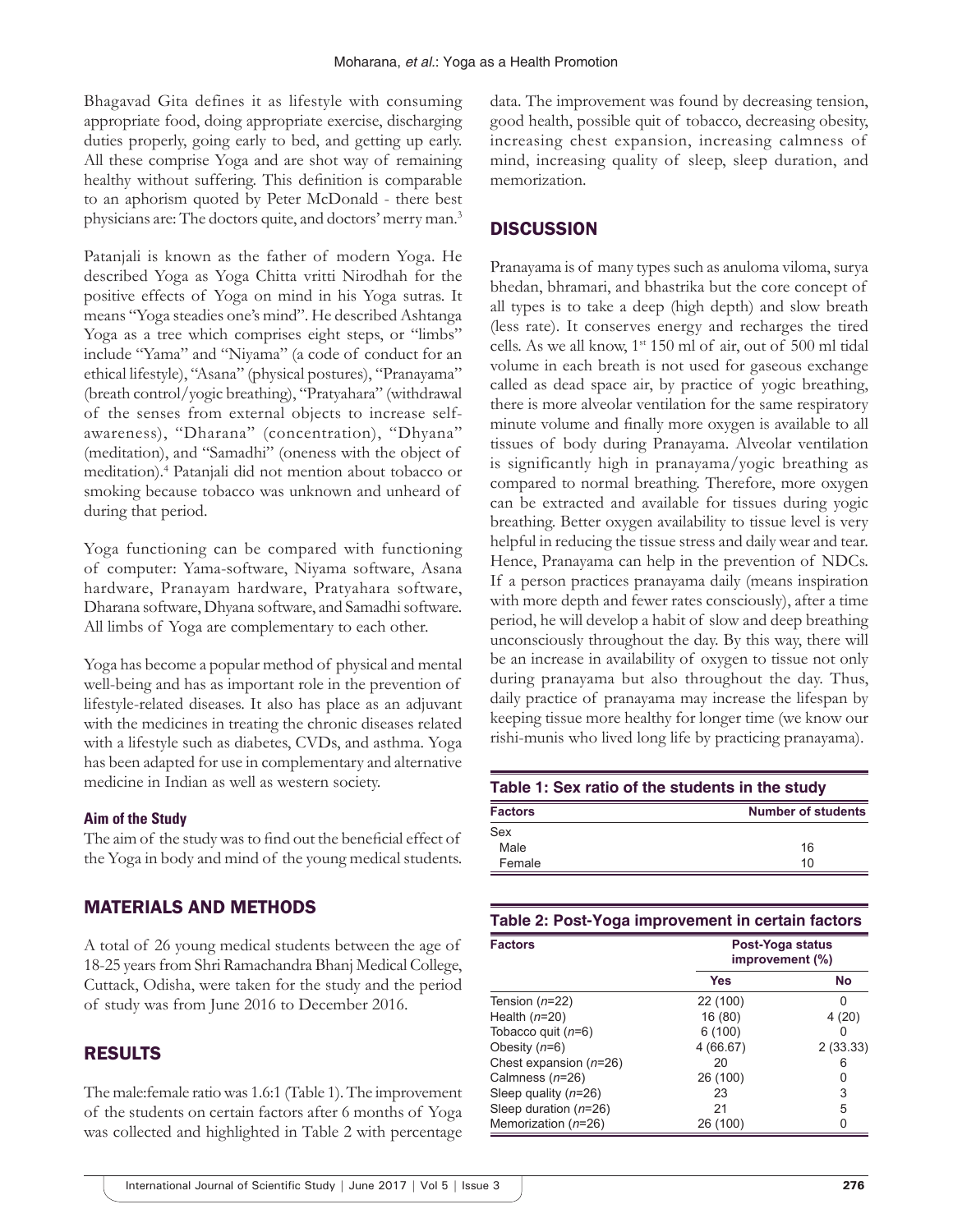Yogic breathing also helps in improvement of respiratory muscle's strength and lung volumes, thus further increasing the availability of oxygen to tissue. It was shown that 2 months the pranayama, yoga breathing and stretching postures are used to increase respiratory stamina, relax the chest muscles, expand the lungs, raise energy levels, and clam the body supporting this study.<sup>5</sup>

Human body is composed of trillions of microscope cells which are the building blocks of body organs and systems. The cells get tired and exhausted after daily wear and tear and a time comes when they die. The dead cells are to be regenerated or replaced so that our vitality is restored. Exercise and Yoga are the most economical and easy method of charging the tired and exhausted cells. It looks anachronistic to think that exercise would energize the tired body. It is something such as charging the mobile phone battery, cameras, or watch routinely when they are discharge completely and rendered useless for any operations. Exercise and Yoga charges the body cells in the same way so that our physical, mental, and spiritual faculty remains active and agile all time and it is an efficient adjuvant for management of NCDs.<sup>6</sup>

There are five "Ts" of NCDs which act as risk factors. These five "Ts" are tummy tobacco, tension, trans fats, and life full of sedentary activities. Major NCDs, which are prevalent in India, are diabetes, hypertension, stroke, cancer, and CAD. Yoga is very helpful to make the body active, energize, and in reducing the risk factors of NCDs. Yoga is for physical, mental, and spiritual health without spending single penny.

Yoga is a way of living associated with several health benefits. The possible contributions of Yoga healthy living have been studies, and many positive correlations have been made. Yogic lifestyle is beneficial for health of almost all organ system of the body. Some important ones are discusses below.

# **Cardiovascular Benefits**

We are all aware that prevalence of CAD, diabetes and other lifestyle-related diseases is increasing in India. Approximately 5.8 million Indians die from heart and lung diseases, stroke, cancer, and diabetes every year. High-level stress, sedentary, and distorted lifestyles are important contribution factors for this increment. Benefits of Yoga in the modification of cardiovascular risk factors and in the rehabilitation of cardiovascular risk factors and in the rehabilitation of the postmyocardial infarction patient are areas well documented.

Pranayama, meditation, ad asana are very helpful for preventions as well as reduction in the complication of cardiovascular problems. Shavasana has a very beneficial role in reduction of high blood pressure. First to report the beneficial role of Yoga in hypertension was Dr. Datey and Dr. Udupa from India.7-9 Dr. Udupa from Banaras Hindu University observed a statistically significant fall in both mean systolic and diastolic pressure after 6 months of proper practice of Shavasana in hypertensive patients. He also found a significant reduction in needed doses of antihypertensive drugs in Yoga practitioner. In patients with mild hypertension, blood pressure could be controlled with Shavasana only, and no drug was needed in them at all. Sarvangasana has been also shown to be particularly beneficial in preventing and treating hypertensionassociated left ventricular hypertrophy and diastolic dysfunction.10 Both Shavasana and Sarvangasana cause their beneficial effect by increase in parasympathetic activity and attenuation of sympathoadrenal and renin-angiotensin activity. Meta-analysis of 44 randomized controlled trials with a total of 3168 participants revealed evidence of effects of Yoga on reduction of most biological CVD risk factors such as systolic and diastolic blood pressure, heart rate, waist circumference, waist/hip ratio, and cholesterol.<sup>11</sup>

Meditation has similar effects on the cardiovascular system as that of the beta-blocker drug. It helps patients lower their blood pressure, stress, and anger compared with patients who only attend a health education class. Those practicing meditation also lowered their blood pressure and reported less stress and anger and had greater survival. Slow breathing, as in practice of pranayama, enhances heart rate variability and baroreflex sensitivity by resynchronizing inherent cardiovascular rhythms and helps in prevention as well as in the treatment of CVD; It is also already shown that the practice of yogic postures restores baroreflex sensitivity which is impaired in essential hypertension.<sup>12</sup> Practitioner of Yoga abhors any kind of addiction such as tobacco-related cardiovascular or pulmonary diseases.

It has been observed that the recitation of the holy rosary and Yoga mantras (chanting) slowed respiration to almost up to six breaths per minutes, and enhanced heart rate variability and baroreflex sensitivity.<sup>13</sup> Yogic practice, through the restoration of baroreceptor sensitivity, progressive attenuation of sympathoadrenal, and reninangiotensin activity, caused a significant reduction in the blood pressure of patients who participated in Yoga exercise.<sup>14</sup>

Lifestyle diseases, participated CAD, have been noted to be the most important cause of the mobility and mortality all over the world. The main causative factors for CAD are: Smoking/tobacco, physical inactivity, faulty diet, hypertension, diabetes, high level of cholesterol, and stress. Lifestyle modifications such as change in smoking/tobacco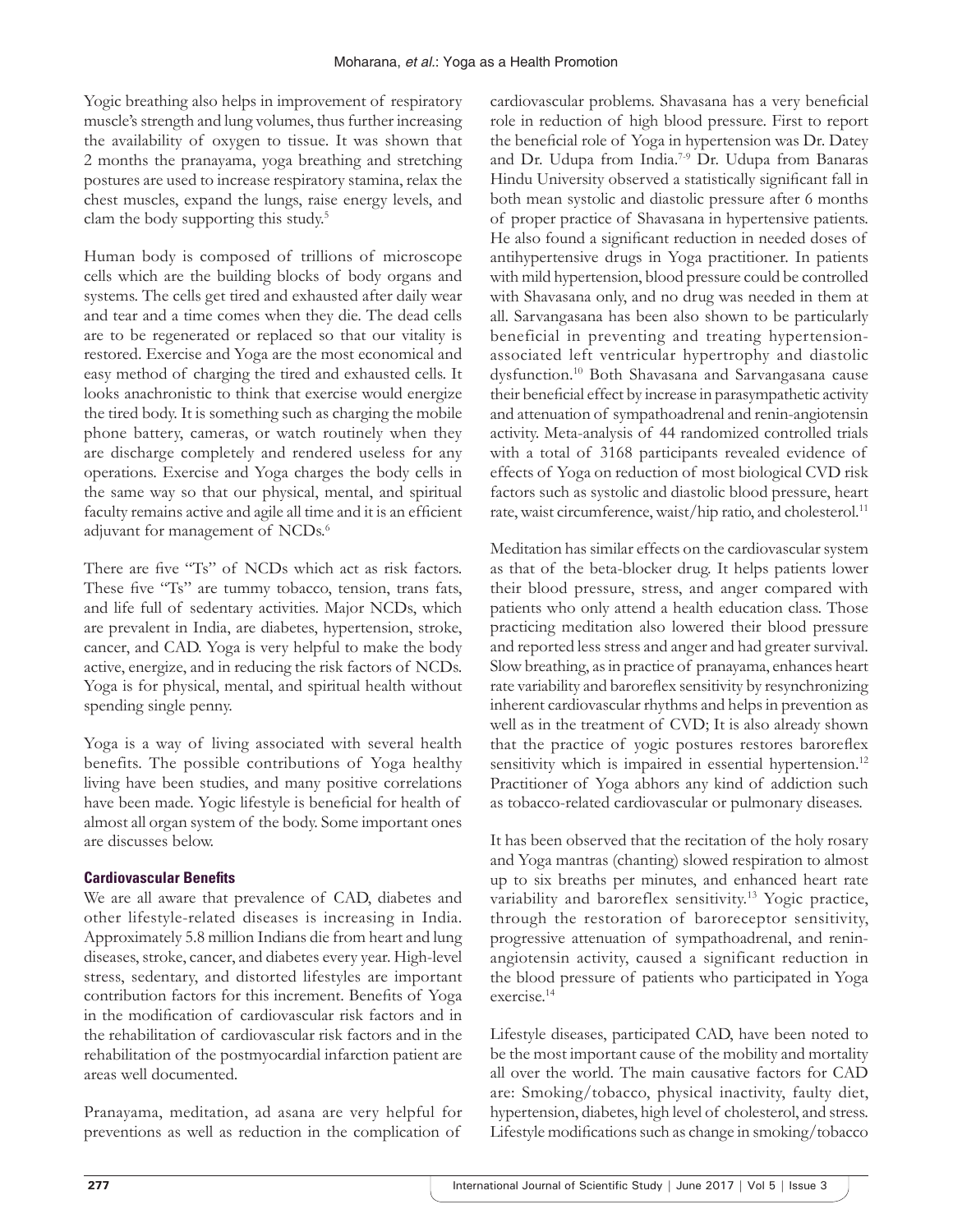habits, control of hypertension, diabetes, and lipid profile are very helpful in prevention of CAD development.<sup>15</sup>

Yoga may helpful in prevention of CAD by reducing stress and producing several cardioprotective effects.<sup>16</sup> In many studies, it has been shown that Yoga exerts cardioprotective effects by lowering blood pressure, body weight, blood sugar, and lipids studies also shown that Yoga may be useful for prevention and regression of early and advanced coronary atherosclerosis.14,17-20 The beneficial role of Yoga in ameliorating blood pressure and its inherent component of negating blood pressure and its inherent component of negating any type of addiction, i.e., no tobacco and no alcohol, provide additional benefits in recovery of stroke patients.

Yoga and diabetes mellitus: Diabetes is fast gaining the status of a potential epidemic in India with more than 65 million diabetic individuals currently diagnosed with the disease. The prevalence of diabetes is predicted to double globally from 171 million in 2000-366 million in 2030 with a maximum increase in India.

Genetic factors and environment factors such as sedentary lifestyle, obesity, physical inactivity, and excess calories intake play an important role in the development of diabetes. Visceral adiposity is associated with insulin resistance and metabolic syndrome by producing tumor necrosis factor-α, interleukin-6 (IL-6), resistin, vistafin, adiponectin, interferon-γ, and many other inflammatory cytokines. Lifestyle modification including increased physical activity and dietary modification weight reduction are important primary prevention strategies for diabetes in high-risk individuals, Yogasana, pranayama, and meditation have been considered as simple and economical therapies which can be used along with drug therapy of diabetes.

Short-term Yoga intervention programs have been shown to be beneficial for reducing the diabetes risk factors. By only 10 days Yoga practice, significant reduction in body weight, body mass index, waist-hip ratio, blood glucose level, median fasting insulin, and IL-6 were observed in a study carried in subject with prediabetes.

Long-term Yoga practice is associated with increased insulin sensitivity and attenuation of the negative relationship between body weight or waist circumference and insulin sensitivity. Various yogic postures have been noted to increase the sensitivity of β cells of the pancreas to the glucose signal. It is also postulated that practice of Yogasana may reduce the overall requirement of oral hypoglycemic drugs.

Yoga and mental disorders: In this era of life full with stress and strain Yoga has proved to be a panacea of several psychosomatic disorders ranging from CAD to diabetes and cancer including its beneficial role in tobacco cessation an alcohol de-addiction. Yoga shows several beneficial physiological effects related to mental health. Depression is well-recognized to be associated with hypercortisolemia as a result of hyperfunctioning of hypothalamic–pituitary– adrenal axis. High cortisol is also found in increased stress condition. Yoga is effective in both types of disorders, i.e.,stress and depression. Decreases in cortisol and increase in neurotrophic factors (BDNF), heart rate variability, and gray matter volume have been reported after Yoga practice.

Yoga is also helpful in maintaining the normal brain health and its proper functioning. A recent study suggested that a 6 weeks concentration, attention, memory, eye–hand coordination, and mental calculation ability, sequential or linear learning, etc.

Cutting CAD risk in offspring at birth: There are several steps which an expectant mother should undertake for the cardiovascular safety of her offspring developing in her womb. There is ample evidence now to prove that parental weight is a risk factor of the development of obesity in children. Weight of mother and father both affect the children body mass. Studies have shown that maternal smoking during pregnancy is associated with overweight and obesity in offspring. Further, high body mass index during early years of life increase CVD risk factors in lateral life. Therefore, doing appropriate Yogasana and avoidance of smoking by expectant mother can reduce the CAD risk in the offspring. Even if practiced correctly Yogaes initial two step that is 'Yama' and Niyama', it will be beneficial for mother as well as offspring. Quite realizing it's primitive, particularly its intellect sharpening, effect, and preventive potentials Yoga is being popularized in school going children and expectant mothers. Yoga postures, namely, Vakrasana (twisted pose), Parvatasana (mountain pose), Bhadrasana (butterfly pose), and Shavasana (corpse posture) - are being advocated among pregnant mothers. There is a word caution that this should be taught by trained Yoga teachers and not by a novice o merely seeing pictures and practicing thereafter.

Yoga was propounded by ancient Indian ascetics and thinkers, but over the years there are several countries where researchers and practitioners of Yoga accepted and are practicing this science. Although practiced universally, there is a lot of myth surrounding this ancient practice. Some people say that Yoga is specific to Hindu religion, but it is not. Yoga is a scientific discovery of the way of self-transformation for well-being. Yoga is for all people of world in the same as any scientific discovery such as invention of electricity, internet, and all other electronic, and nonelectronic items. It is a science of integrating body,